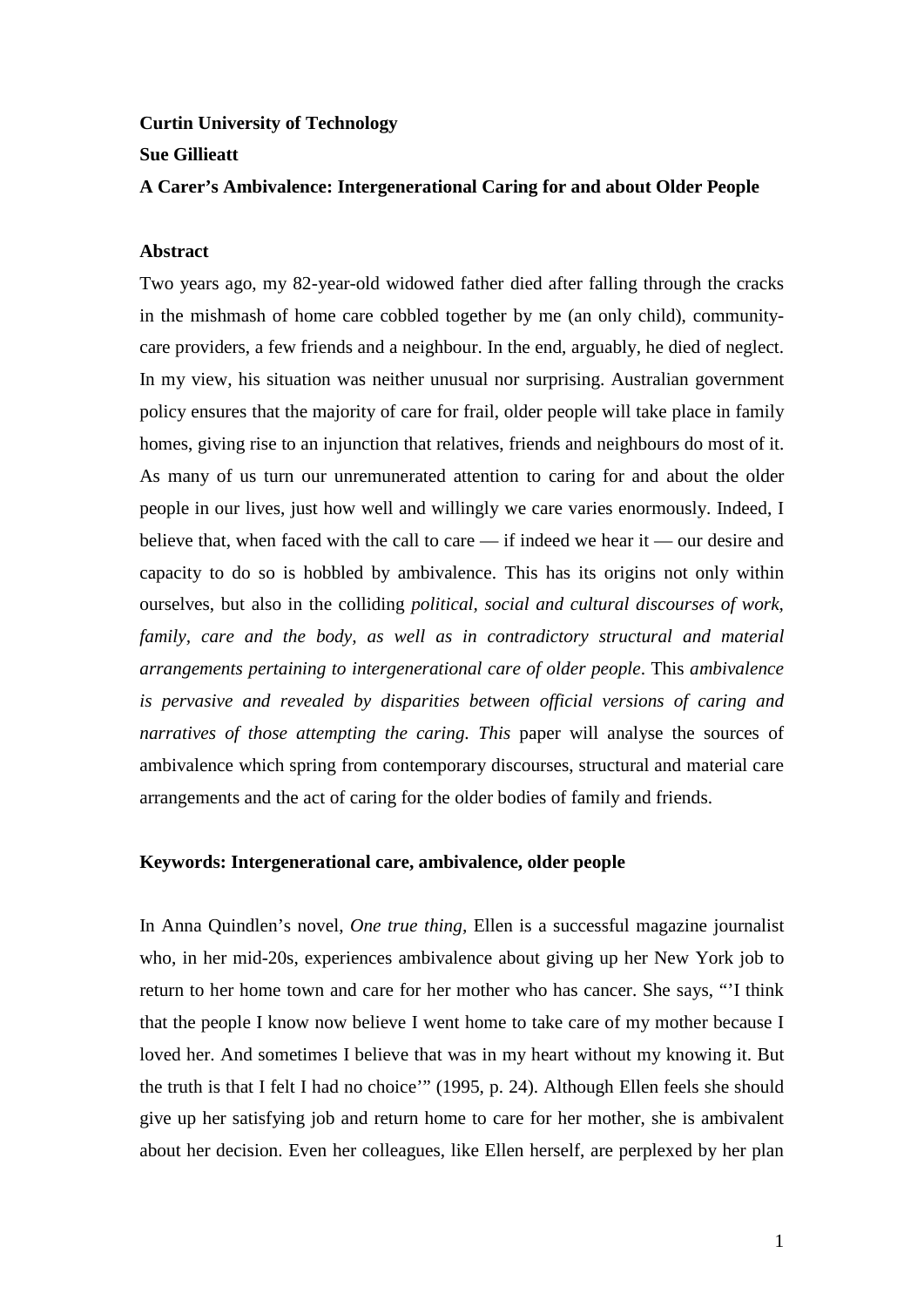to return home, one of them saying, "'not to be crass, but a sick mother means three weeks off and a very nice arrangement of flowers'" (p. 28).

Experiences throughout my life have shaped my interest in how well and/or willingly we provide intergenerational care to our older parents, friends and neighbours. Initially, there were childhood experiences of a mother who seemed anything but ambivalent about assisting older people. Rather, she had a propensity for accumulating them, mostly women, calling each of them "adopted grandmas." She'd have two or three of them at any one time and would drag me along to visit them in their homes or in hospital, or to take them shopping. As a ten-year-old, I found this tedious, though, at the same time, my mother's interest in older folk and her motivation to assist them intrigued me. In hindsight, those early experiences were more than likely responsible for my becoming a hospital social worker in my 20s and just like my mother I found myself drawn to older patients. Whenever I assisted one of them to get home after a hospital stay, particularly when they had few family members, I felt a sense of having done good work. More recent mid-life experiences of intergenerational care relate to my being less at ease, to a sense of grappling with the demands of intergenerational care as I confront the needs of older neighbours and friends, and observe my peers doing the same. While some of my friends ponder what to do as their parents fumble and flail, others become concerned about silent neighbours whose closed curtains do not jiggle for more than a day or two. However, the experience which galvanised this project is that of my father's need for my care and my ambivalence about providing it, something that surprised me. Kenny died in 2005 at the age of eighty-two. Arguably, he died of neglect, after falling through the cracks in the mishmash of home-care which had been cobbled together by me (an only child), community-care providers, a few friends and a neighbour.

The conundrum of intergenerational care is not only my concern but rather a universal one, evidenced by its thematic presence in contemporary fiction, memoir, self-help literature and other popular media. In relation to popular media, I give two examples. First, is the ABC's highly successful comedy series, *Mother and Son,* which ran from 1984 to 1994. *Mother and Son* portrayed the divorced Arthur Beare, a man in his 40s, conflicted about meeting his own need to live a normal life while at the same time looking after his ageing, manipulative and cantankerous mother. Second, other more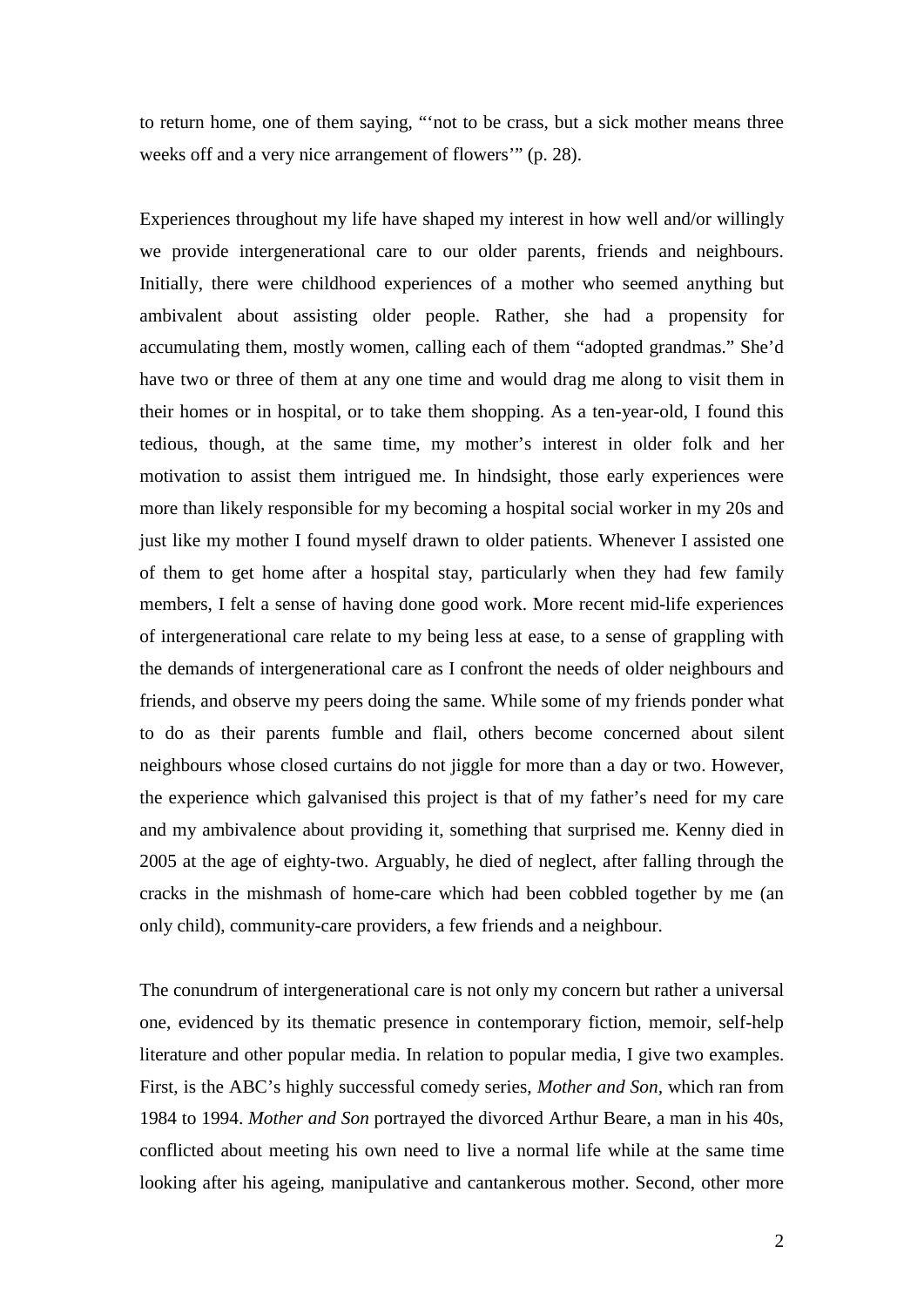sombre stories about intergenerational (un)caring make newspaper headlines when older people living alone are found dead in their homes. There are a couple each year, like the story of 75-year-old South Melbourne woman, Elsie Maude Brown, which shocked the country (Gallagher 2003, p. 9). By the time Elsie was found, it was not a few months after her death, but almost two years. Her fully decomposed body was a bundle of bones when found covered by a blanket on her living room couch. Her neighbours, Tina and Jamie Murcia, had lived next door to Elsie for years and said that Elsie had refused approaches by them and others, and even people in authority wanting to check that she was not in peril. The story raised questions: What more, if anything, could have been offered Elsie? Was there family somewhere? How much had her near-neighbours felt distressed or ambivalent about an obligation to care for and about Elsie?

Although my own intergenerational care story is ordinary, caring for my father caused me great anguish and anxiety. As Kenny became more and more frail, I increasingly stumbled in my efforts to ameliorate his situation, all the time knowing that my daughterly care was insufficient. Further, my out-of-date social-work knowledge, which I had assumed would be invaluable, failed me, and all I managed to do was to muddle along, haphazardly negotiating the plethora of changing policy, services, rules and regulations. Kenny was a man in need of far greater care and time than I had available or was prepared to conjure up and provide. My inner conflict about his situation and my role and responsibilities within it was pretty much a constant, sometimes surfacing as frank anger and argument about the unkempt state of his house and his decreasing ability to adequately feed and clothe himself. He very much wanted to stay where he was and, although I did what I could, I knew all along it was not enough. I also knew that others in my situation might have done far more, or indeed less, than me.

Providing intergenerational care to our older parents, neighbours and friends creates ambivalence in carers. In broad terms, the sources for this ambivalence are three-fold: first, there is ambivalence that comes from increasingly contradictory political, economic and cultural messages about the family, paid work and the role of women in society; second, there is significant ambivalence that stems from structural or material origins and manifests in the form of unfriendly regulatory care systems and the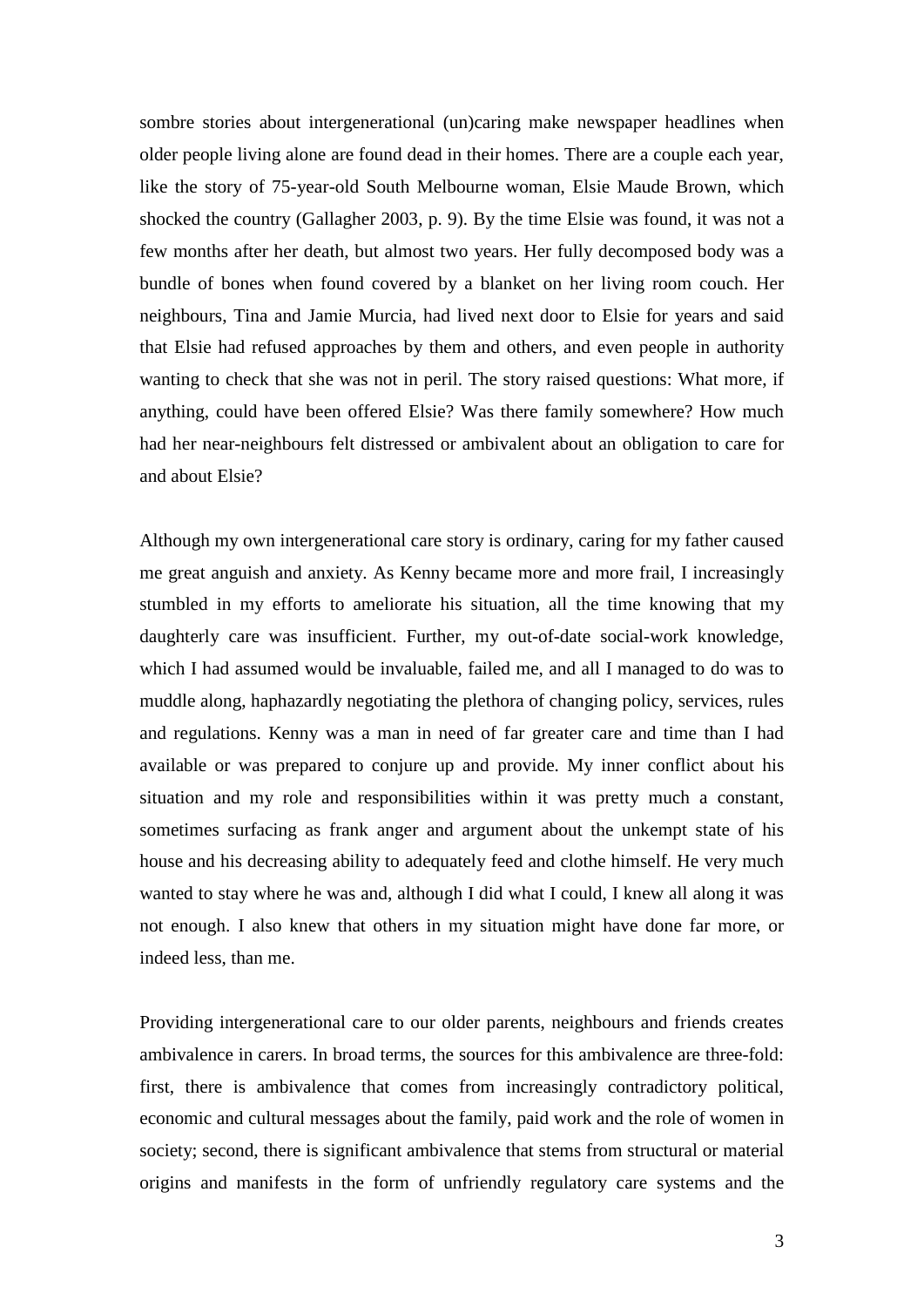infiltration of workplace risk practices into all our lives; and, finally, there is ambivalence that is internal in origin and associated with physically caring for the older bodies of people known to us as family or friends, as well as our resistance to the obligation to care. This paper will analyse the contemporary nature of these sources and make recommendations with regard to responding to the ambivalence associated with intergenerational care — but, before doing so, I will briefly outline what we currently understand about the terms: "care", "intergenerational caring" and "ambivalence".

## **Care, Intergenerational Caring and Ambivalence**

Caring for and about others is no new phenomenon, although it is likely that the meaning given to the term "care" will be individually, socially and culturally specific, and my focus, therefore, is on the Australian context. All of us have received and given care in our lives and know that the experience of providing emotional and/or practical support to another entails dependency and reciprocity. It is almost universally accepted that care is core to the human experience and has strong ties, not only to family, but also to the religious and spiritual dimensions of people's lives. Interestingly though, it is only in the last forty years that care and caring have begun to emerge as concerns worthy of public and governmental attention and of academic interest. Prior to this, caring remained a natural yet invisible activity in people's lives and received little comment. But now, according to the Australian sociologist Michael Fine, several factors have conspired to thrust caring not only to forefront in people's personal lives but also onto political, economic, social and public policy agendas (2007b, p. 6). These factors include the sociology of family, marriage and women's lives in western society, the nature of the capitalist market economy, and the state's interest in the cost of caring in the context of the changing demography of populations.

Fine (2007a) explains that the focus on care has been inspired by academics from a range of disciplines. These include moral philosophers like Nel Noddings (1986, 2002), Joan Tronto (1993) and Peta Bowden (1997); nursing academics like Patricia Benner (1984); feminist writers such as Emily Abel and Margaret Nelson (1990), Marjorie De Vault (1991), Eva Kittay (2001, 2002) and Selma Sevenhuijsen (2003);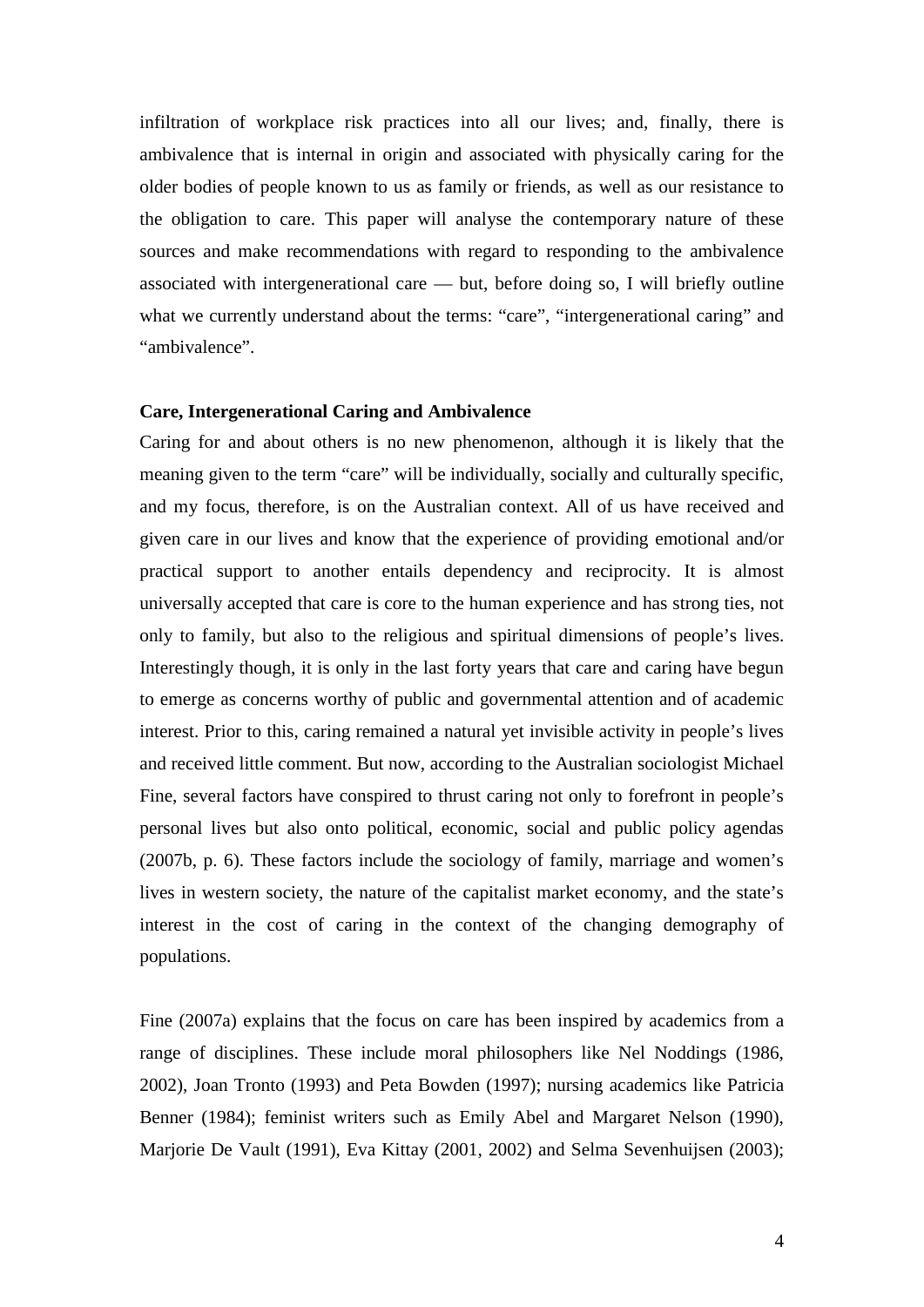and social theorists like Marian Barnes (2006). Together, in a range of countries, they have produced a variety of treatises and definitions of care and caring.

In terms of a definition of care, Joan Tronto, an American political scientist and moral philosopher, defines care as an ongoing process that includes four separate yet interlinked phases: "caring about", "taking care of", "care-giving" and "care-receiving" (1993, pp. 106-08). In 2007, Michael Fine, drawing on work from several schools of care theory including Tronto, puts forward a combined working definition of care. He asserts that care combines three distinct yet related elements: first, it involves "a disposition, a concern for others or another," second, it "is given expression as a form of work" and, finally, it is acknowledged as "a social and personal relationship" ( 2007b, pp. 143, 144). When I refer to "care" in this paper I use this working definition to guide me as it is one of the most recent attempts to unify the multiple strands of care theory.

As Lorenz-Meyer suggests in her exploration of the multiple ambivalences associated with prospective parental care, a culturally normative hierarchy exists in western societies which sees the responsibility for care first with spouses, then adult children, and then among adult children, care is assigned to daughters before others (2004, p. 238). Therefore, where older people are without spouses or live alone and require support of some kind, there is a societal expectation that care will be provided by younger relatives, primarily daughters and to a lesser extent daughters-in-law and sons and, in their absence, friends and neighbours. This is intergenerational care and, largely, it remains unexplored with no Australian data available to quantify the proportion of middle-aged people providing care for older parents and friends. A comprehensive Australian report explains that, in 2003, the Australian of Bureau of Statistics identified that 39% of Australia's primary carers or 2.6 million were people between 35 and 54 years of age (Eager, Owens, Williams, Westera, Marosszeky, England and Morris, 2007, p. 21). Moreover, the 39%, which amount to one million carers, include both co-resident and non-resident primary carers and those caring not only for ageing parents, but also for children and/or partners with disability. Thus, the actual size of the subset of middle-generation, non-spousal carers of older people is not known. Further, there are people caring for older Australians who do not identify themselves as either primary carers or indeed carers of any description, and therefore,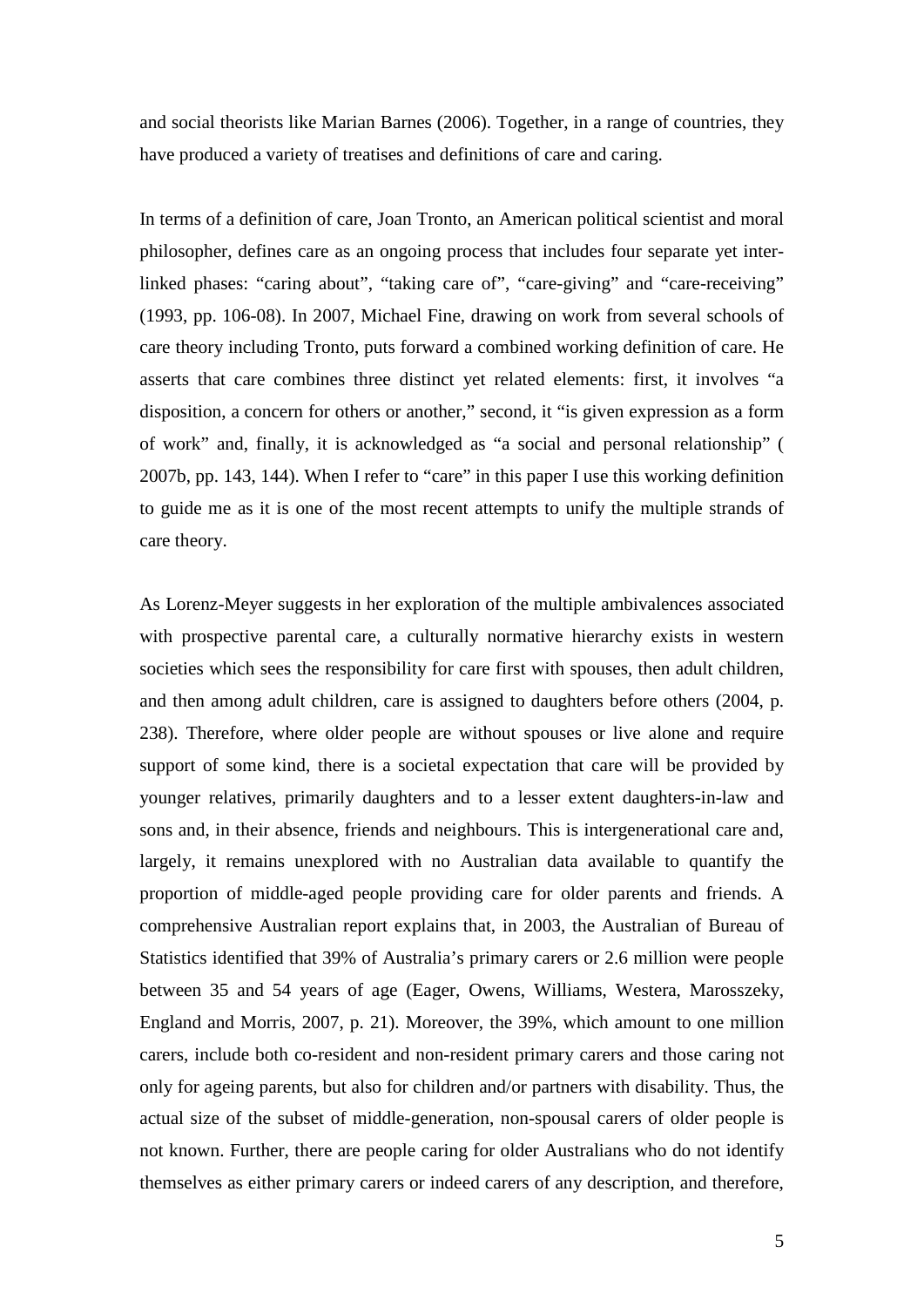are not enumerated by surveys of this kind and remain invisible. These carers of older people generally are not targeted for investigation and, in spite of the growing sophistication of the discourses about ageing, care and caring, the understanding of their care work is the least developed of all.

The experience of providing intergenerational care to older people warrants attention for a number of reasons. First, a good society in which older people have their care needs met is highly desirable. Second, older people are living alone in their family homes in larger numbers and for longer than ever before, thereby creating an unprecedented demand for care. Third, care relationships with older people are, by definition, often intergenerational, often involve family including siblings, continue for long periods and are therefore potentially ambivalent. Fourth, this demand for intergenerational care also comes at a time of significant, documented social change in Australia with increases in mobility, growing family diversity, increases in geographical distance, rising rates of divorce and women more likely being in paid work and seeking greater personal fulfilment (De Vaus 2004; Olsberg and Winters 2004; von Doussa 2007; Qu and Weston 2008). Therefore, many women, and indeed some men, will be called upon to provide care to an older parent, friend or neighbour at some time in their mid-lives in a climate of major social change.

The concept of ambivalence as a natural phenomenon provides a useful paradigm for understanding not only my experiences of intergenerational care, but also those of many other Australians undertaking such responsibilities. Like many women of the so-called "sandwich generation", I had a swathe of competing demands. Here I was with two young children, a husband, a job and a father with what his GP called a growing "self-care deficit". In short, I was a worker in both public and private spaces and, as such, felt the push and pull of the demands of both. Andrew Weigert defines ambivalence as "the experience of contradictory emotions toward the same object" (1991, p. 21), which may manifest in motivation as "simultaneous attraction to and repulsion from pursuing a particular line of action" (1991, p. 19). According to Kurt Leuscher and Karl Pillemer, relationships between the generations create inevitable ambivalence (1998, p. 413) and the term "intergenerational ambivalence" is used to "designate contradictions in relationships between parents and adult offspring that cannot be reconciled" (1998, p. 416). While the focus in the literature is on the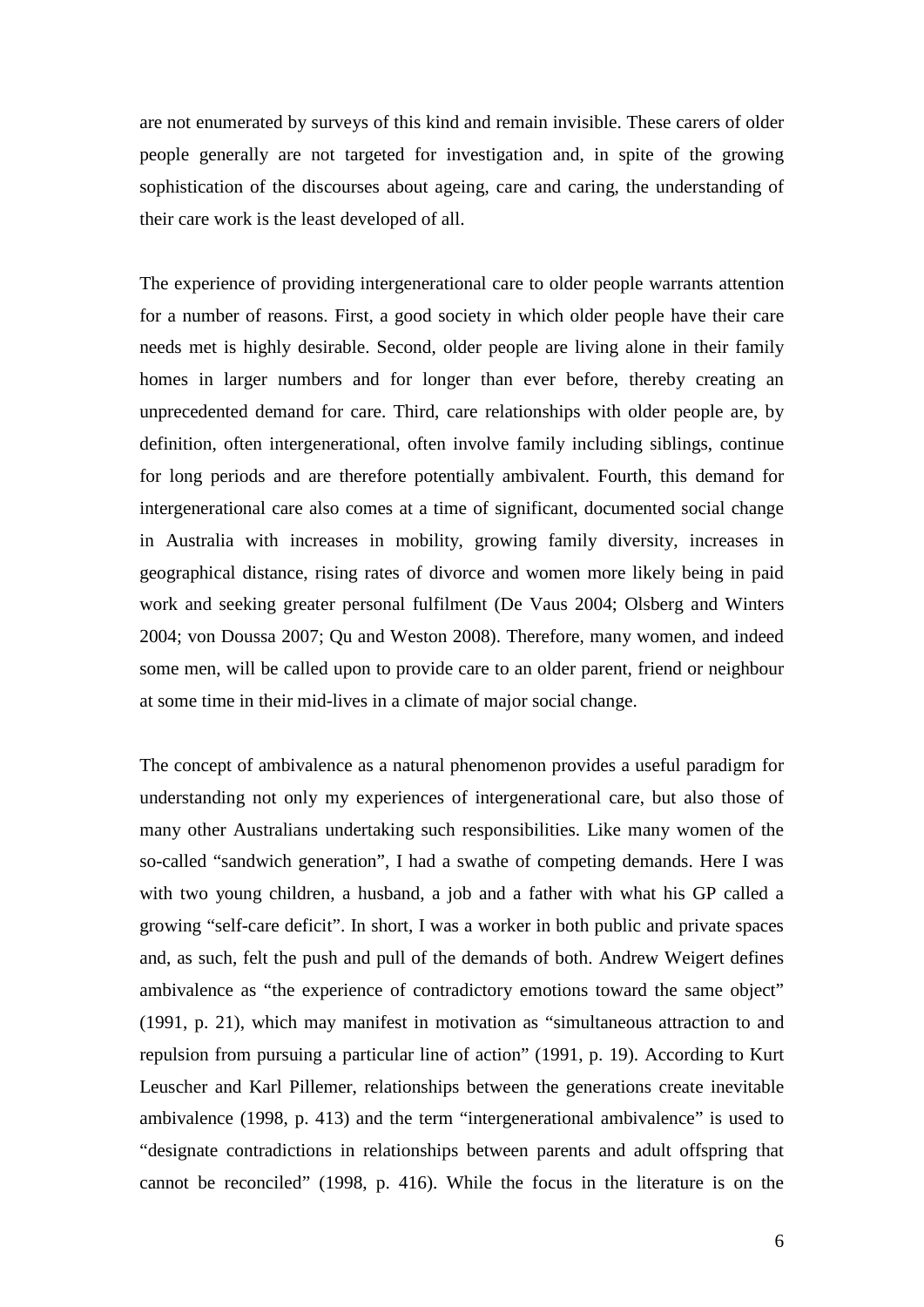sources of ambivalence in family relations, it could be useful to ponder the extent to which the concept of ambivalence might be applicable to non-kin intergenerational relations also.

The current consensus in the academic literature is that ambivalence has it sources across two dimensions, sociological and psychological, and that it is normal (Pillemer and Suitor 2004, p. 7). The sources of my ambivalence fitted with these two dimensions since they were both discursive and structural, that is, sociological, and also internal or psychological in origin. This paper explores these sources in more detail: the sociological dimension of both contemporary political, economic and cultural messages and care arrangements in the context of dominant risk practices; and the psychological dimension of physically caring for the bodies of family and friends. Personal illustrations about caring are used to highlight conclusions about these topics within the two dimensions since the issue of ambivalence in intergenerational care is more evident in fictional, autobiographical and popular literature than in the academic and professional/governmental literature about caring.

## **Contemporary Political, Economic and Cultural Messages**

Ambivalence arose for me as a result of political and economic messages about the importance of economic prosperity being in conflict with the social and cultural imperatives for women to do care work. American sociologist Arlie Hochschild (1983; 1989) makes the compelling point that the heart has been embraced by capitalism. As a tool for work, the heart has commercial value and this, she says, has blurred and strained the boundaries of private family and public life (1983, pp. 9-11). Hochschild (2003) argues that capitalism and globalisation have infiltrated the family, resulting in a major contradiction in terms and forging the "commercialisation of intimate life", the apt title of her recent text. This commercialisation of family life has transformed the roles of families and of women within them.

Since the early 1980s, neo-liberalism has dominated politics and also impacted on family life in Australia. Through economic deregulation and a focus on productivity and efficiency, the market determines solutions and the distribution of resources. In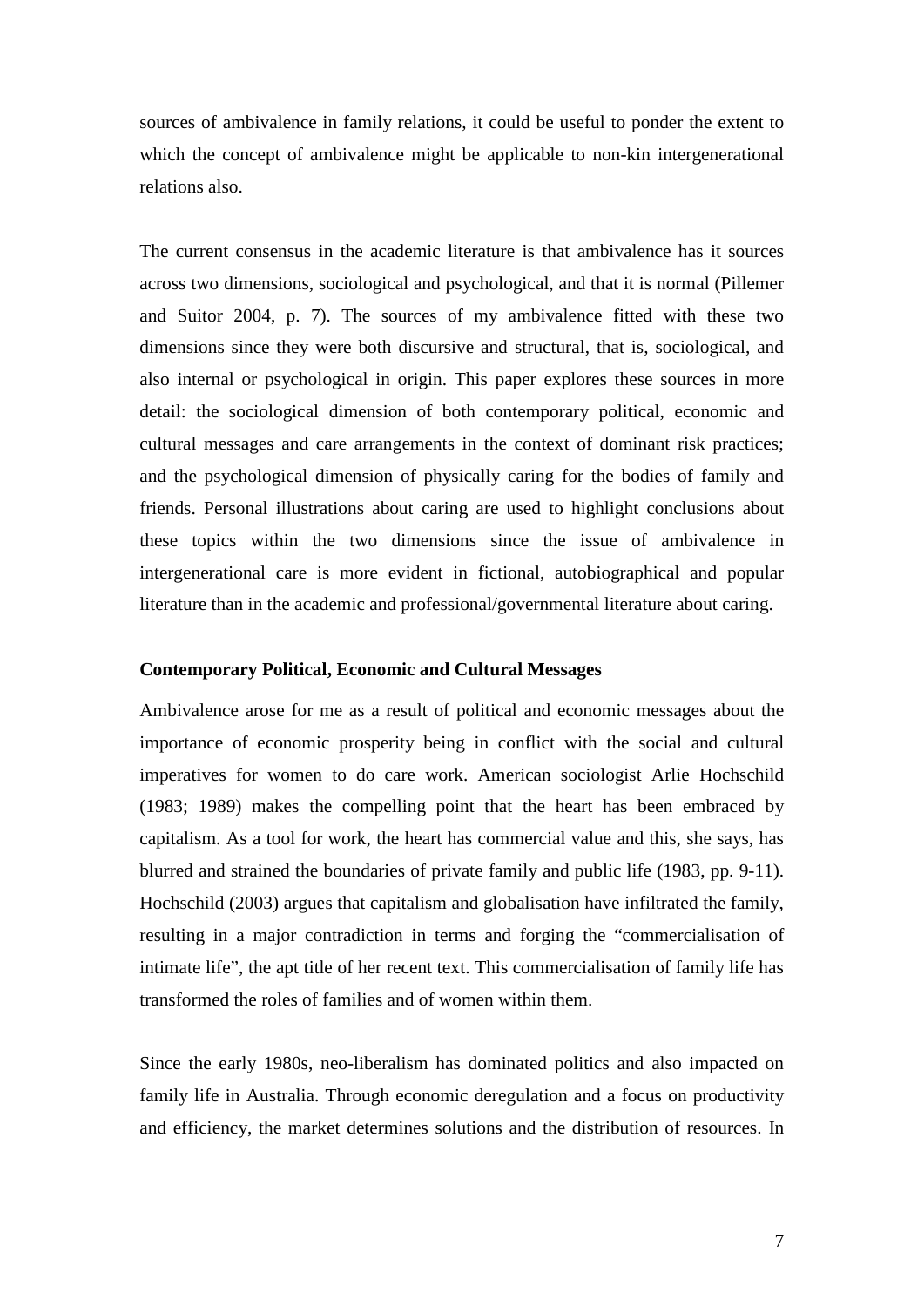this way, according to Mark Davis, Australians have been duped. In his words, we are living in

an era which is socially poor and economically rich. ... Having waited two decades for the promised prosperity of the deregulated free-market economy to flow through to their lives, many people are dismayed to discover themselves working longer hours, with less job security, higher health, education and child-care costs, reduced access to services, and few electoral alternatives, in an economy which takes as its touchstone, the needs of business, not the needs of citizens. (2004, p. 185)

The messages about being both economically productive and conducting fulfilling individual, social and family lives are conflicting. To take on board one of these two messages wholeheartedly is perhaps to exclude the other, so that the ideal of participating successfully in the market place as well as responding fully to social and family needs in the home and community is ambiguous. Responding to the demands of my paid work whilst attending to the needs of my children, my husband and my father created a dissonance that spawned ambivalence. As I vacillated about both, ambivalence about my caring role was inevitable.

This bipolarity is the focus of very recent research about juggling the demands of family and paid work. Australian researchers have focussed on our capacity to care in a context where demands for unpaid care compete with the claims of paid work in families (Edwards, Higgins, Gray, Zmijewski and Kingston 2008). In spite of the conflicting nature of care and work demands, current government policy continues to press for higher female workforce participation, particularly for women who are sole parents (Craig 2005, p. 523). Bittman, Hill and Thomson (2007, p. 255) assert that 40- 60% of Australian carers are in paid employment, and academics and advocacy groups are now pushing for urgent policy reform and services to support carers who are juggling both unpaid care and paid work demands. Further, the discourse about care and work has swung to a focus on the difficulties of achieving a good "work-life balance" (Pocock 2003, 2005, 2006; Connell 2005). According to Barbara Pocock (2005, p. 208), Australian work arrangements are "hostile to care" because they have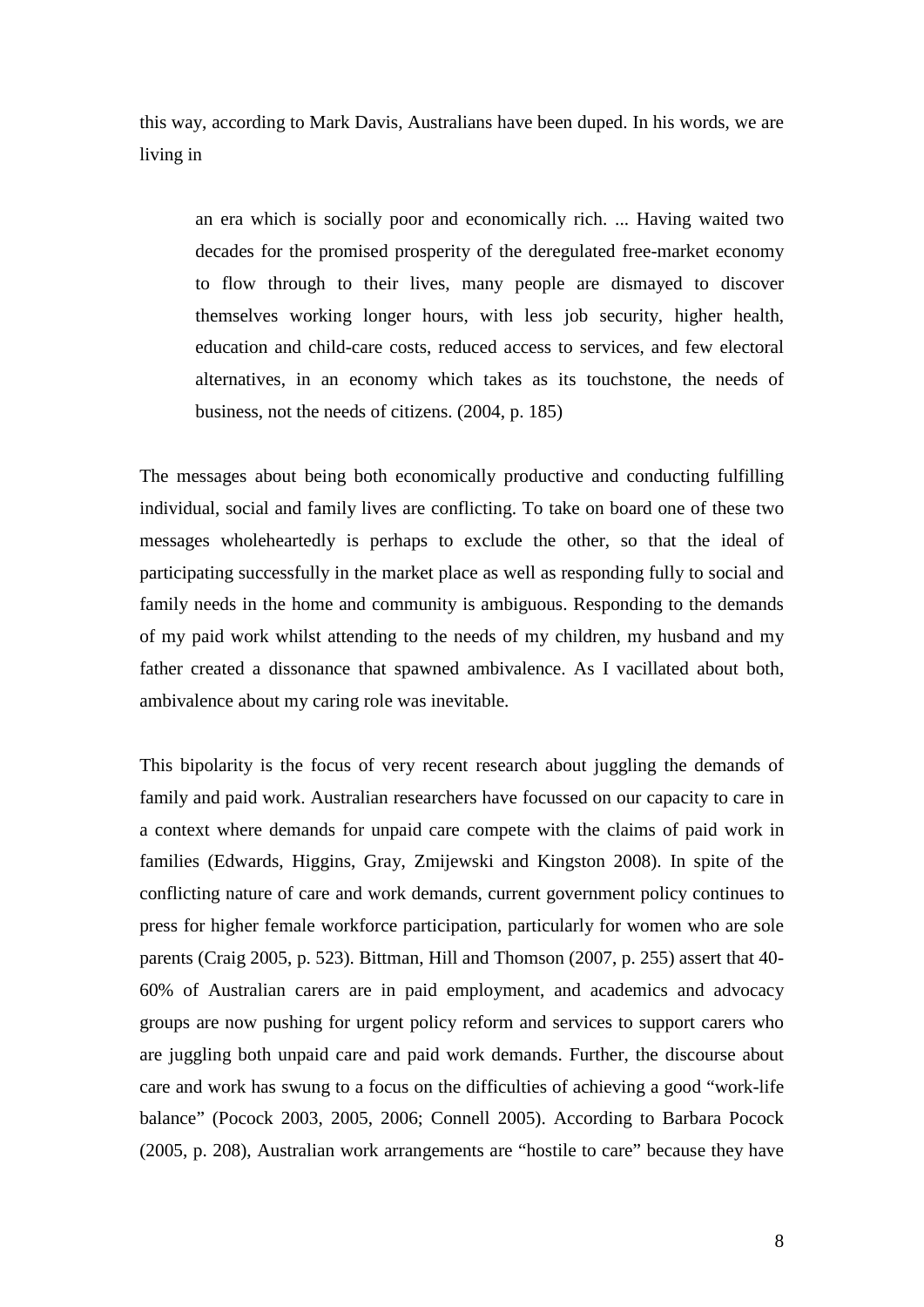led to increased job demands for workers, longer working hours and more casual work with non-existent leave entitlements.

Underpinning these arguments is the recognition that, in fact if not in theory, care work is gendered work, although we would all agree with Michael Fine's statement that "giving care is a human potential of both men and women" (2007b, p. 144). Still, Australian women are much more likely than Australian men to opt for part-time employment to balance their care and work responsibilities, and this means that women are bending to the demands of a valorised labour market against the cultural expectations of them as key providers of undervalued care work in the home. Such a paradox is likely to be a source of stress which will impact on women's experience in both private and public spaces and generate not only domestic strife but also ambivalence about care work.

Another vital layer of contradiction and source of ambivalence about care work emerges as a result of the contemporary privileging of individualism over collectivism in society. Multiple and conflicting messages about the need for prosperity, a good education, an enriching career, satisfying motherhood, a happy marriage, ample sexual fulfilment, and so on manifest in a desire and, indeed, a right for women to expect a fulfilling life. According to Michael Fine, the quest for self-actualisation has significant implications for care (2005, pp. 254, 255). While middle-aged daughters tend to older parents, provide care to their own children, self-actualise, manage households, care for spouses (if they have one) and conduct themselves in the market economy, ambivalence about their care work is generated, and there is every likelihood that someone's care needs will not be met.

#### **Care Arrangements: Care Systems and Risk Practices**

Other sources of contradiction and consequent ambivalence are structural and material rather than discursive in origin. These include the changed organisational nature of care systems and the institutionalised concepts of risk and risk work practices. Kate Kegge's novel *The unexpected elements of love* (2006) provides an illustration of the irony of a "care system" viewed as having a caring orientation even as its practices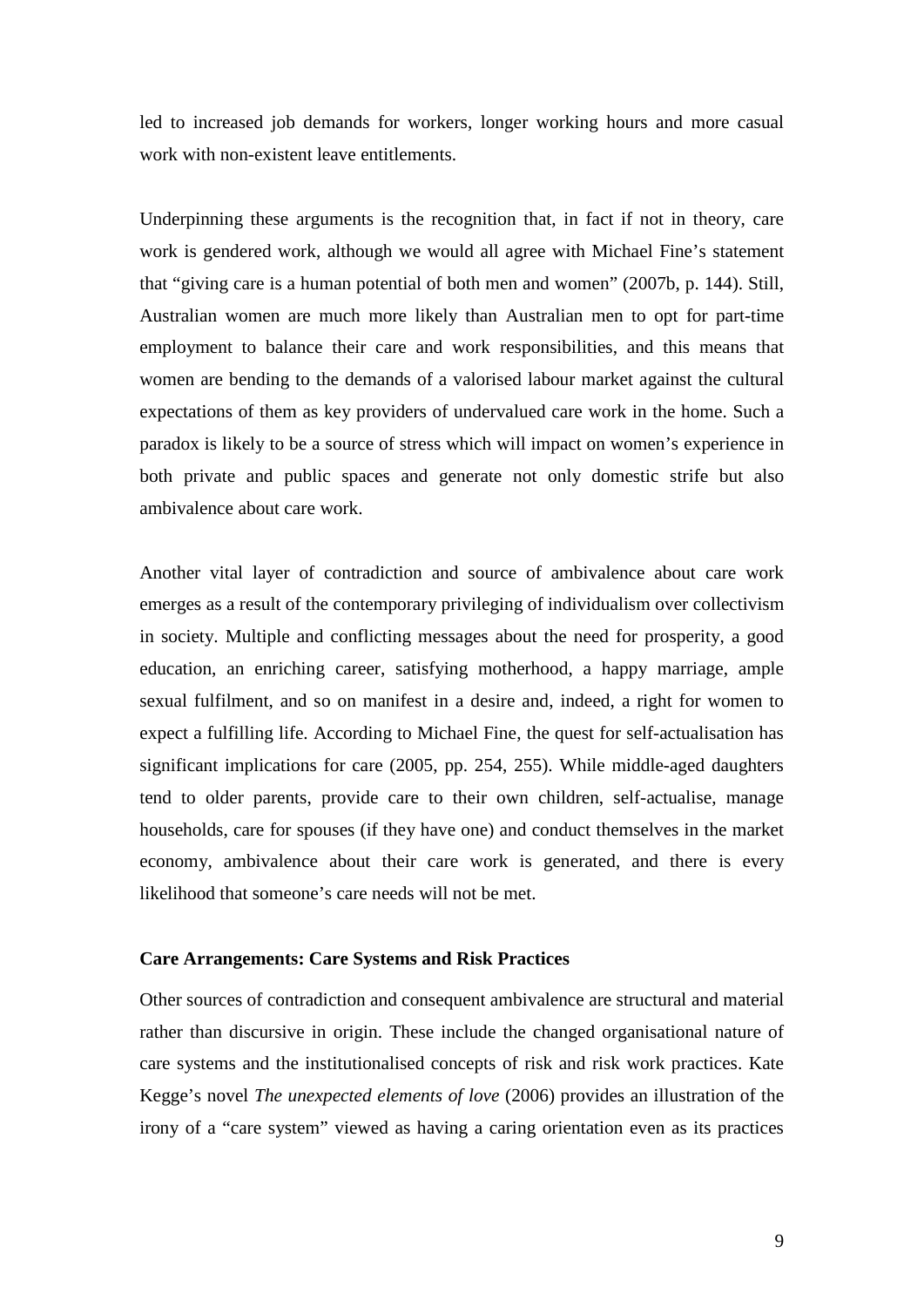suggest otherwise. The main character, Beth, cares for her dementing father and arthritic mother, but also keeps an eye on her ninety-six-year-old neighbour, Angie:

Beth does her bit, calling on Angie ... Angie is grateful for the attention — the council have contracted home meals to a firm that leaves trays on the doorstep and instructs staff to decline invitations for refreshments or a 'while you're here, there's a light bulb which needs changing'. (2006, p. 37)

This is an example of Max Weber's prediction of the "bureaucratic iron cage" coming to fruition (Fine 2007a, p. 203). Care systems and care providers have been irreversibly streamlined by the forces of corporatisation and the emphasis on productivity and efficiency. These changes are palpable at the level of the neighbourhood and mean that those in charge of the finances and management of care systems are in positions of power over those who do the care work. It is my guess that to reduce costs Angie's local council will have contracted out the delivery of meals to Angie and other older folk who more than likely live alone. Four minutes will have been allocated for Annie's meal drop-off and any consideration of developing a relationship with her will be vetoed since it is of no commercial value and instead will add cost to the delivery of her meal.

Another example from my own experience: as I worked my way through the list of home help providers that Kenny and I were told we could choose from, I was stunned when one Perth agency assessed his eligibility during a telephone call and with the use of a computerised tool. After my brief and frustrating journey through the Yes and No of a computerised flow chart which I could not see (but which I quickly gleaned had a focus on incontinence) the outcome was this: if I washed his sheets and clothes every second week, my father would be eligible for ninety minutes of their home-help on alternate weeks. Here we had an agency staff member rationing services in the absence of any relationship with the client and insisting that if they were to help, so was I. Not unreasonable you might think. But, for me, this process of assessment was a contradiction in terms: the call-centre person was cold, remote and nondiscretionary, in short, completely regulated by her agency and missing two of Michael Fine's (2007b, pp. 143, 144) elements of his working definition of care: that is, the *disposition, a concern for others or another* or any shred of *a social and*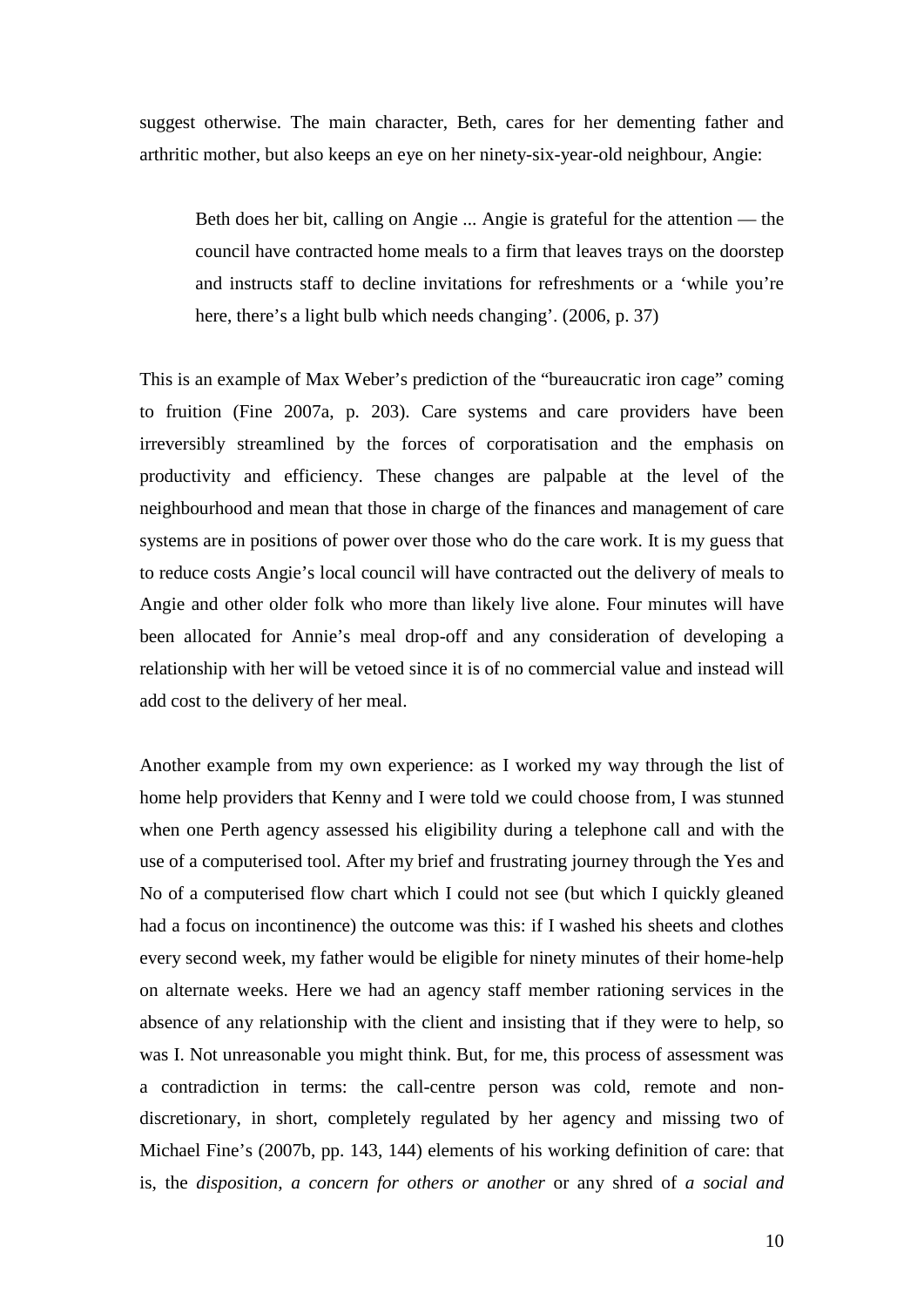*personal relationship concerned with interpersonal support* (my italics). For me, the messages emanating from the agency were countervailing given that its promotional literature blithely promised that "every minute, every hour, every day, we care." Aside from the impossibility of achieving the commitment announced by this slogan, there was no space for ambivalence. I might have felt ambivalent about washing my father's sheets and clothes, but so did they.

A second source of ambivalence created by institutionalised arrangements is the concept of risk and risk practices which have permeated our lives. Michael Fine remarks that such notions are "helping to shape the way that care work is understood and provided" (2007a, p. 214). Still, not all of us are persuaded by the arguments about risk and their associated technologies. Rather there are some of us, like my father, whose reaction is one of resistance. For as long as I can remember, Kenny was always contemptuous of risk and, even with increasing frailty, he remained totally averse to taking on board anything to do with minimising its impact. The real rub came when his score on a Living Conditions Rating Scale (Northern Sydney Severe Domestic Squalor Working Party 2005) was too high, and a local community service provider refused to provide any home help to him until his house met higher standards of cleanliness and tidiness. I should not have been surprised by the assessor's ambivalence, by the fact that she appeared far more concerned with the risk to her home help staff than she was in assisting my father. "It's occ health and safety", she said. Although the problem of Ken's untidiness was intractable and life-long in origin, I found the episode deeply embarrassing. How could a social-worker daughter have allowed her father's home to get to a situation where people would refuse to work in it? My father was also miffed by the whole thing. "Fuck 'em", he said helpfully. "Tell 'em to get stuffed. I'll go without". This of course was not in my interest or his, and heated negotiations ensued.

Weeks later, we had worked our way through the manager's paper-based checklist: we cleared the hallway, binned newspapers and books which had been in piles on the floor and cleared the dining table of a range of unacceptable items like his pipe ashtrays, an assortment of hand tools and cans of no-name fly-spray. The occupational health woman also advised me to "get your hubby to nail down the hallway carpet", so we had done that too. In her view, home maintenance was gendered work. Had I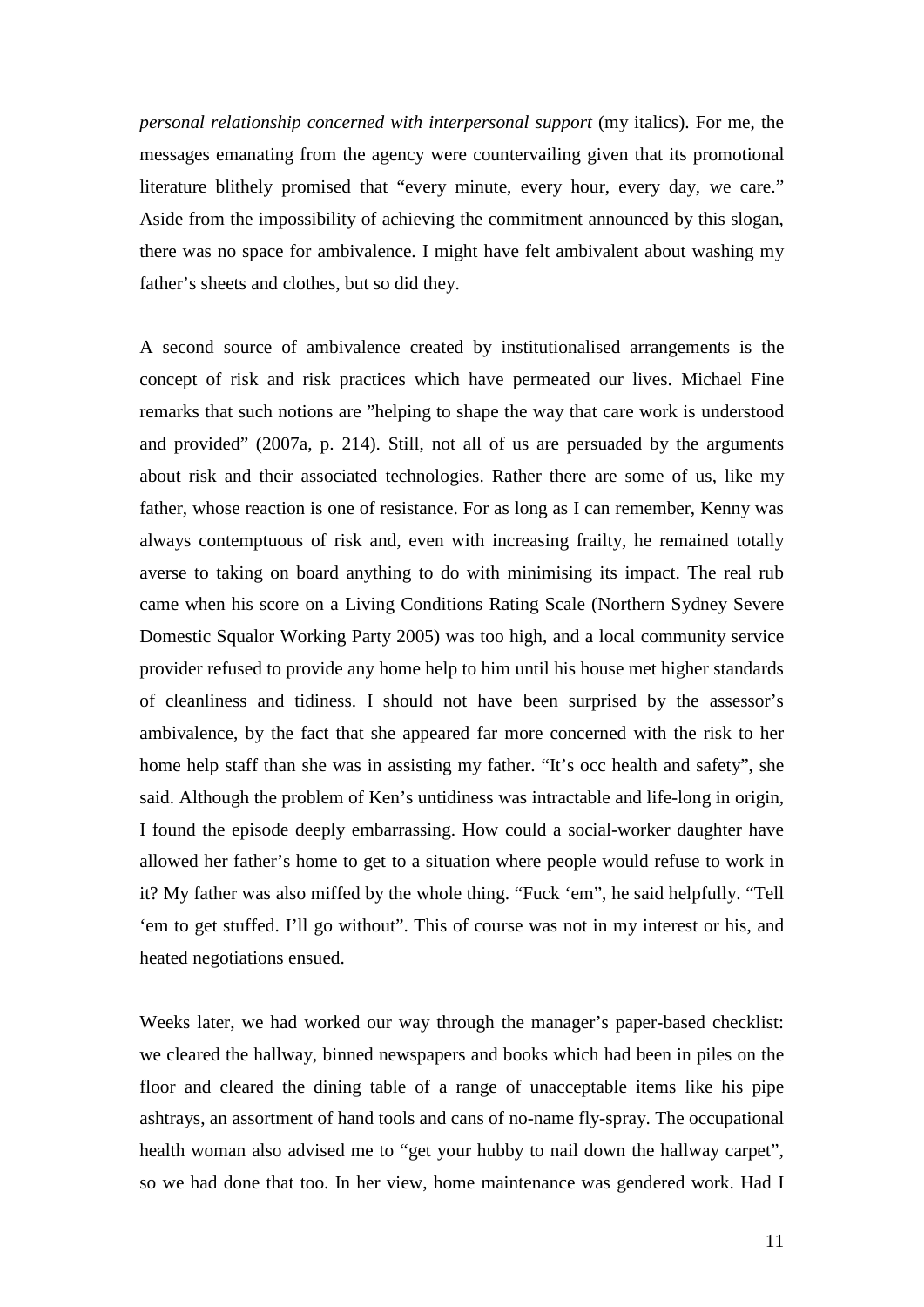not had a "hubby", what we would have done? After a stressful clean-up, we were reassessed and found to pass muster. The paradox was that the focus of those providing care had far less to do with a disposition of concern for another, and much more to do with protecting care systems and care providers. Further, if there had been an emphasis on the third element in Fine's definition (2007b, pp. 143, 144), that is, a social and personal relationship, I am sure we could have navigated the issues of safety for all more respectfully.

#### **The Body**

I turn to the last and probably the toughest taboo of the three sources of ambivalence. This is ambivalence about the body in care work, and its locus is internal. I start with a story of a friend of mine, Deb, whose elderly father has lunch at her home once a week. Alfred is a bent-over, eighty-four year old who frequently falls over. Last Sunday, Alfred was at Deb's house. He took himself to the toilet after lunch, but was taking a long time to return, too long a time. Deb felt compelled to investigate and did so, surreptitiously. She was shocked to discover her father at the bathroom basin, pants down around his ankles and scrubbing his baggy, white underpants with her expensive, velvety, Egyptian face cloth. She vowed to throw it out the moment he left.

Society deems that younger bodies are sexual and clean but older bodies are untrustworthy. No longer watertight, they are instead prone to giving way and becoming leaky or even overwhelmed by fluids of one kind or another. Thus, caring for older bodies is problematic. Julia Twigg (2004) says we avoid emphasising the body in care work because it is ambivalent work. First, she says, there is the paradox around the cultural and sexual positioning of women and the object of the body. This sexualising of the body and women's relationship to it is in conflict with the dominant discourse about care as maternal rather than sexual. Second, she continues, emphasising body work in relation to older people is viewed as unacceptable for two reasons. Not only does it buy into the negative and stereotypical decline narrative of old age but such a focus is also perceived as demeaning and disrespectful.

Pauline Boss and Lori Kaplan (2004) assert that family boundaries become increasingly ambiguous when a parent has dementia, and that this makes for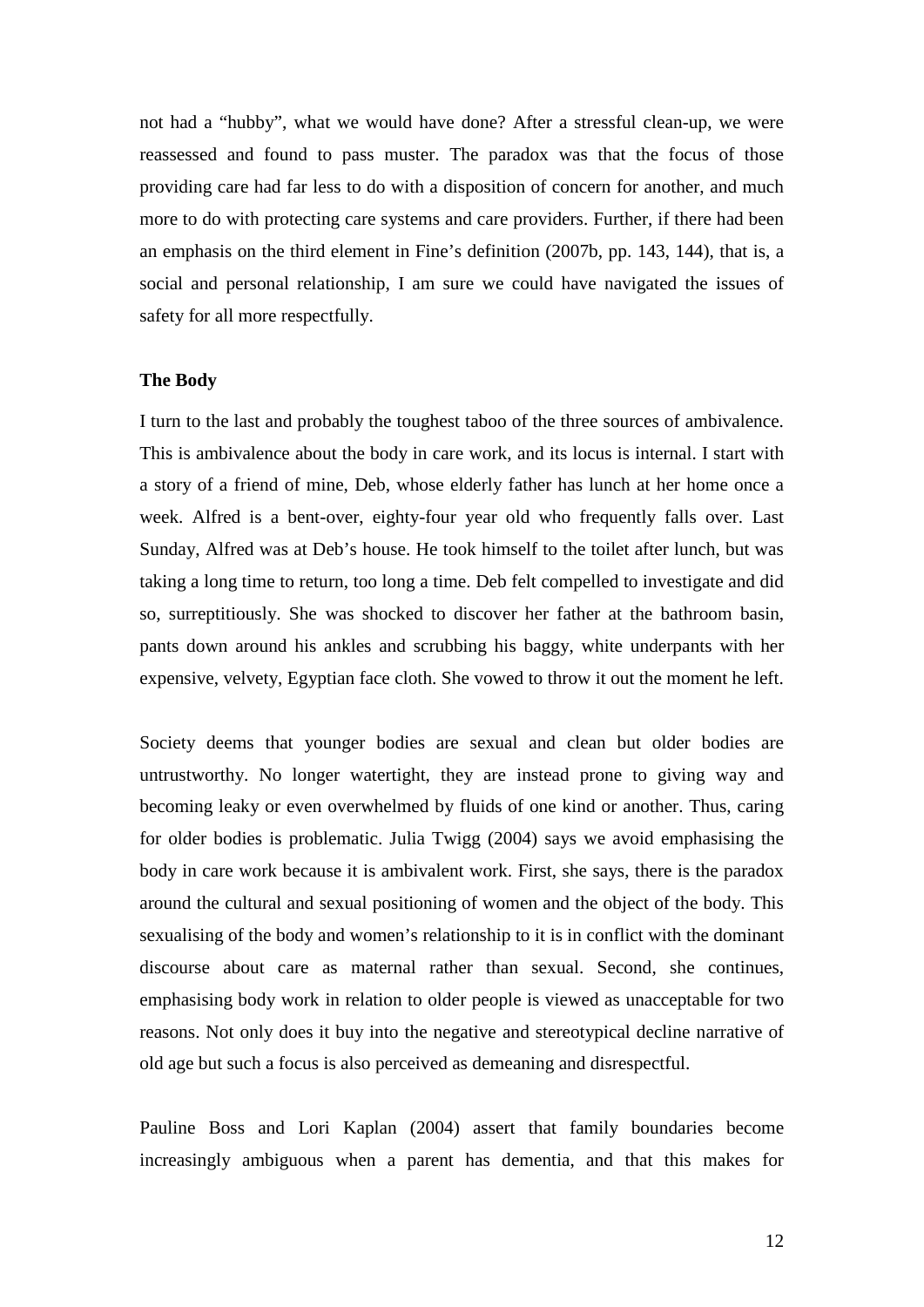heightened ambivalence in intergenerational relations. Boss and Kaplan say that when a "parent's mind is slipping away" (2004, p. 207), the loss leads to greater ambiguity and this in turn leads to ambivalent feelings. I propose that a similar process occurs as a parent's ageing body begins to slip, to leak and become unreliable. I was disturbed each time I cleaned up my father's body fluids. From a practical point of view, unless you are trained, it is not easy to work out the best way to do it. From a psychological point of view, it is especially difficult. Here was a man who had bathed me as a baby, even changed my nappies, and now I felt a moral responsibility to reciprocate in kind. Not easy. Issues of autonomy, dependence and conflict around the roles of adult daughter and father emerged in our intergenerational relationship. Even though I liked and loved my father, ambivalence about cleaning up after him was inevitable.

## **Conclusion**

The issue of caring for and about older people is now forefront in Australia, and has resulted in a jostling for power and position in regard to policy and practice about caring and carers. A recent report from the Australian Institute of Health and Welfare examined future demand and supply of informal care in Australia. The report acknowledged that an overall decline in the willingness to care and a reluctance on the part of women either to reduce their paid work or to exit the workforce to take up care roles were possible scenarios (Jenkins, Rowland, Angus, and Hales 2003, p. 3). To the best of my knowledge, this is the first time that the possibility of women's decreasing propensity to care has been canvassed in the institutional literature about care.

For any person caring for an older parent, friend or neighbour, there is a lot to juggle. Care systems look different these days, risk is a necessary evil with which we must all contend, and care-at-home ensures that close and challenging encounters with older less boundaried bodies will occur. Some of us, like Ellen in Anna Quindlen's novel, will leave high-powered jobs and return home to care for our older family and friends. Others will plough on doing second-rate caring whilst trying to keep our jobs, ourselves and our families afloat. Whatever pathway we take, there will be ambivalence reflective of the many contradictions and ambiguities associated with intergenerational caring. In essence, the call to care increases the pressure on intergenerational relations, and creates even greater ambivalence. The burgeoning literature and the social discourse about care and caring do little to acknowledge that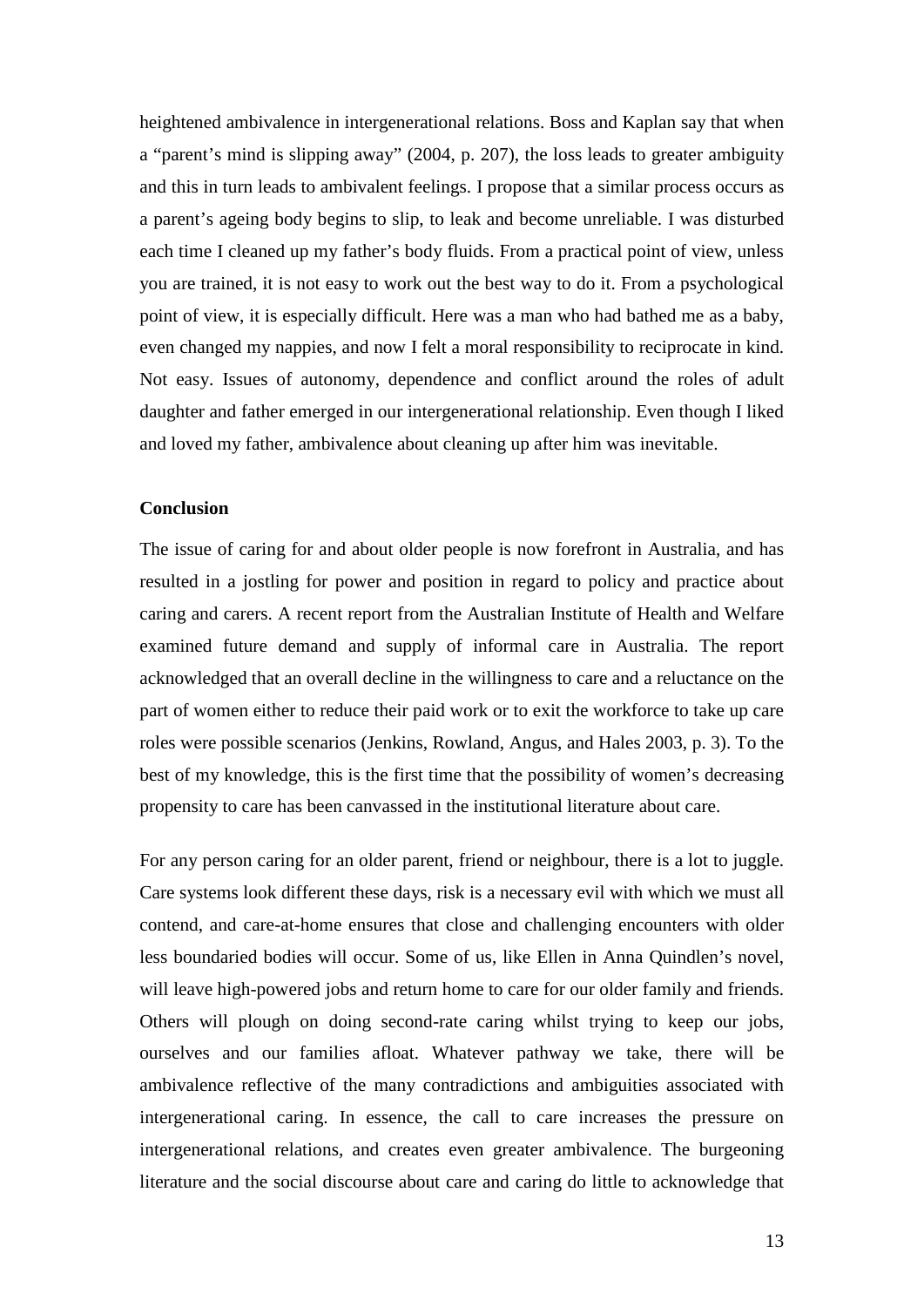ambivalence is a natural response and that, as the demands of providing intergenerational care grow, it will become even more widespread. Where ambivalence is discursive and structural in origin, but unaddressed within the literatures of the institutions that generate such discourses and policy, it is likely to be hidden. It needs to be made far more visible. Had I, together with the range of community-care providers and neighbours involved in my father's care, better understood the normality of our own ambivalence in relation to his situation, all of us including Kenny would have been better off. Ambivalence is normal and this needs to be articulated and, where possible, attention given to developing and implementing strategies for managing it.

## **Bibilography**

Abel, EK & Nelson, MK (eds) 1990, *Circles of care: work and identity in women's lives,* State University of New York Press, New York.

Barnes, M 2006, *Caring and social justice,* Palgrave Macmillan, Basingstoke.

Benner, P 1984, *From novice to expert: excellence and power in clinical nursing practice,* Addison-Wesley, California.

Bittman, M, Hill, T & Thomson, C 2007, 'The impact of caring on informal carers' employment, income and earnings: a longitudinal approach', *Australian Journal of Social Issues,* vol. 42, no. 2, pp. 255-272, viewed 31 July 2008, from <http://search.informit.com.au/>.

Boss, P & Kaplan, L 2004, 'Ambiguous loss and ambivalence when a parent has dementia', in K Pillemer & K Luscher (eds), *Intergenerational Ambivalences: New Perspectives on Parent-Child Relations in Later Life*, Elsevier JAI Press, Oxford, pp. 207-224.

Bowden, P 1997, *Caring: gender-sensitive ethics,* Routledge, London.

Connell, RW 2005, 'A really good husband: work/life balance, gender equity and social change', *Australian Journal of Social Issues,* vol. 40, no. 3, pp. 369-383, viewed 31 July 2008, from <http://search.informit.com.au/fullText>.

Craig, L 2005, 'The money or the care: a comparison of couple and sole parent households' time allocation to work and children', *Journal of Social Issues,* vol. 40, no. 4, pp. 521-540, viewed 31 July 2008, from <http://search.informit.com.au/fullText>.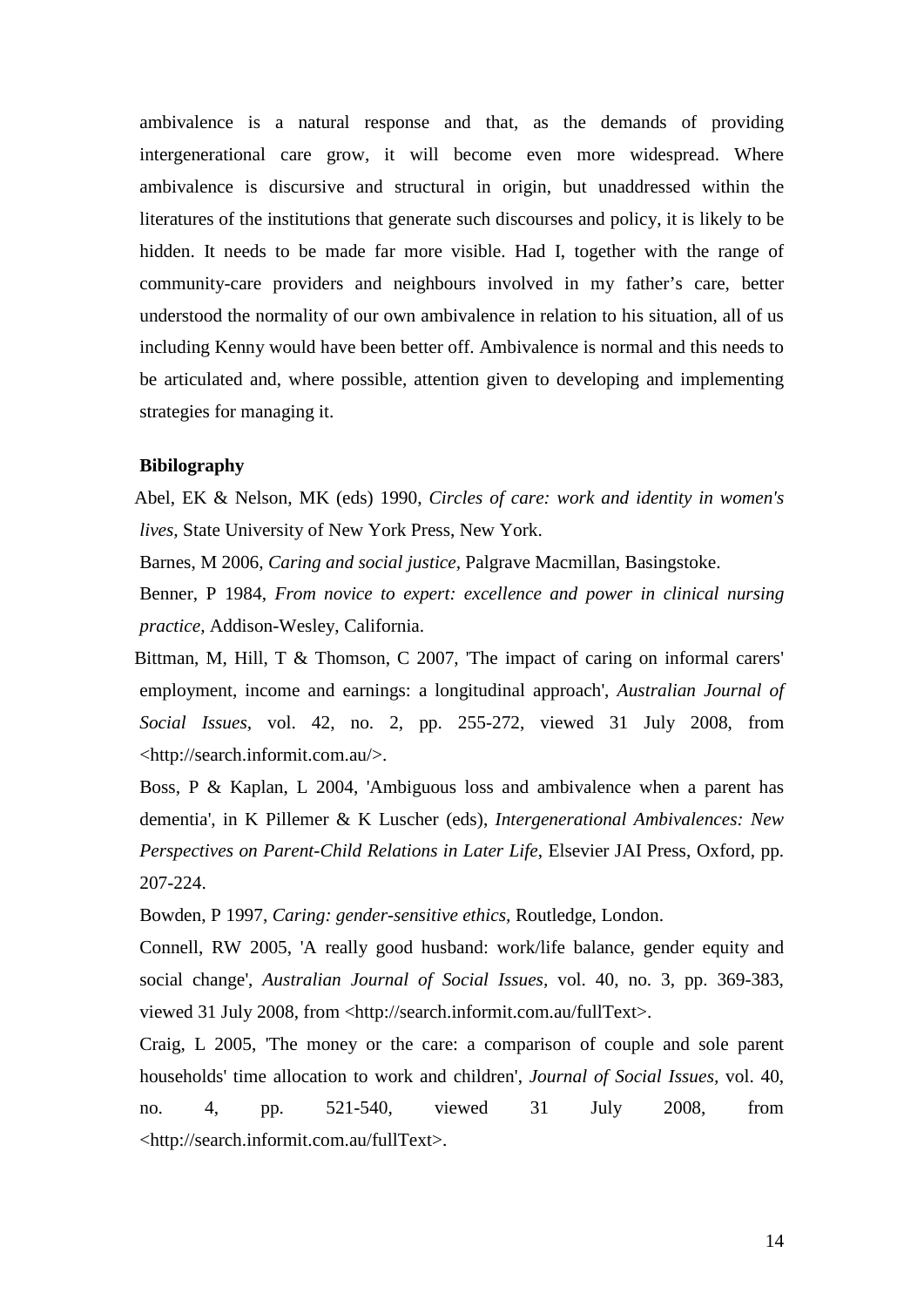Davis, M 2004,'Towards cultural renewal', in N Hollier (ed.), *Ruling Australia: the power, privilege & politics of the new ruling class*, Australian Scholarly Publishing, Melbourne, pp. 182-206.

DeVault, ML 1991, *Feeding the family: the social organization of caring as gendered work,* The University of Chicago Press, Chicago.

De Vaus, D 2004, *Diversity and change in Australian families: statistical profiles*, Australian Institute of Family Studies, Melbourne.

Eager, K, Owen, A, Williams, K, Westera, A, Marosszeky, N, England, R & Morris, D 2007, *Effective caring: a synthesis of the international evidence on carer needs and interventions*, Centre for Health Services, University of Wollongong, viewed 29 September 2008, from <http://www.health.gov.au/internet/main/publishing.nsf/Content/ageing-publicat-

effective-caring-v1.htm>.

Edwards, B, Higgins, DJ, Gray, M, Zmijewski, N & Kingston, M 2008, *The nature and impact of caring for family members with a disability in Australia*, Australian Institute of Family Studies, Melbourne, viewed 31 July 2008, from <http://www.aifs.gov.au/institute/pubs>.

Fine, M 2005, 'Individualisation, risk and body', *Journal of Sociology,* vol. 41, no. 3, pp. 249-268, viewed 18 September 2006, from <http://search.informit.com.au/fullText;dn=200512010;res=APAFT>.

Fine, M 2007a, *A caring society? Care and the dilemmas of human services in the 21st century,* Palgrave Macmillan, Houndsmill.

Fine, M 2007b, 'The social division of care', *Australian Journal of Social Issues,* vol. 42, no. 2, pp. 137-149, viewed 26 September 2008, from <http://search.informit.com.au/>.

Gallagher, H 2003, 'Dead two years - nobody noticed: sad end for elderly woman who avoided others', *The Daily Telegraph,* 15 March, p. 9.

Hochschild, AR 1983, *The managed heart: commercialization of human feeling,*  University of California Press, Berkeley.

Hochschild, AR 1989, *The second shift: working parents and the revolution at home,*  Piatkus, London.

Hochschild, AR 2003, *The commercialization of intimate life: notes from home and work,* University of California Press, Berkeley.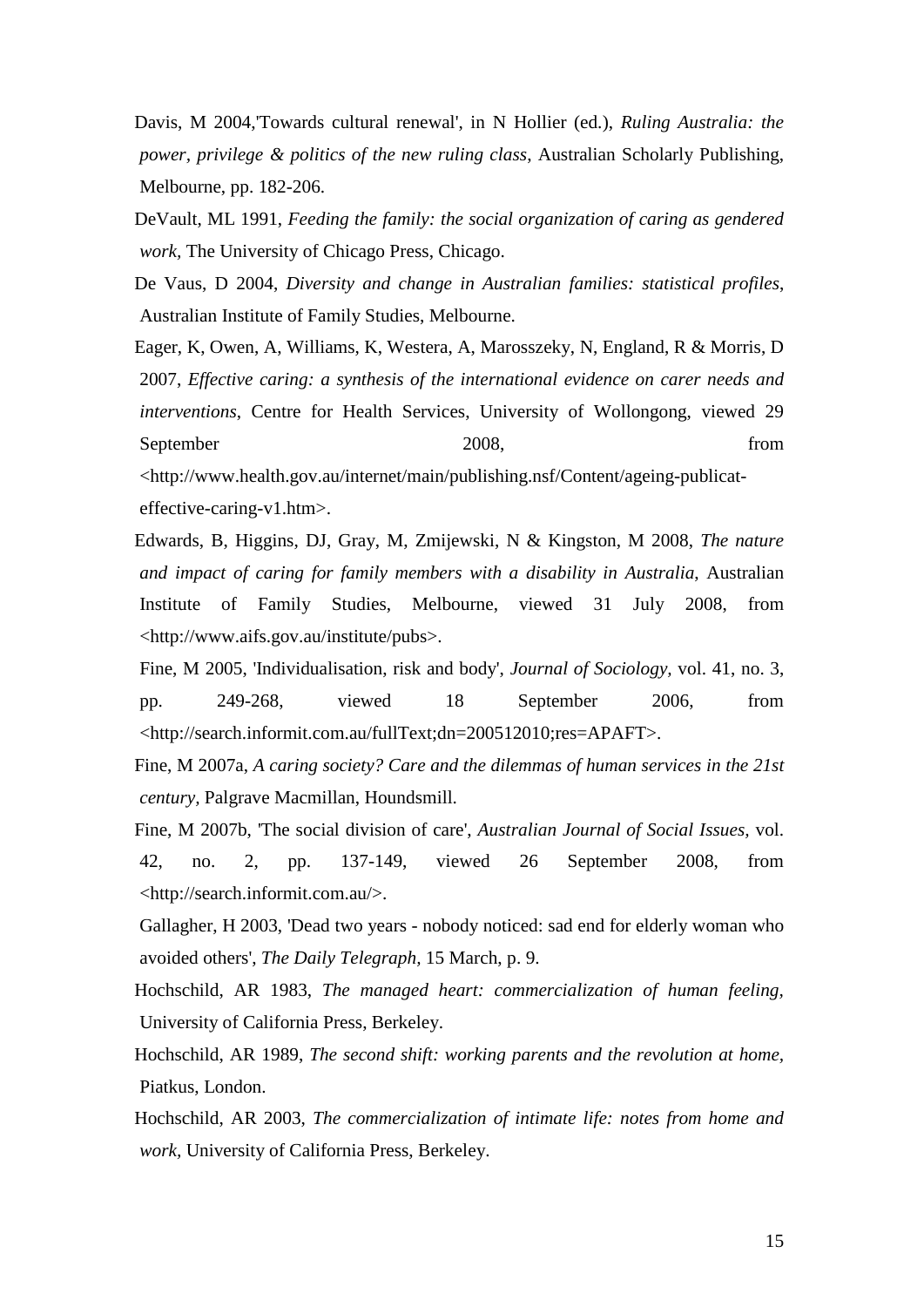Jenkins, A, Rowland, F, Angus, P & Hales, C 2003, *The future supply of informal care 2003 to 2013: alternative scenarios*, Australian Institute of Health and Welfare, Canberra, viewed 30 September 2008, from

<http://www.aihw.gov.au/publications/index.cfm/title/9571>.

Kittay, EF 2001, 'A feminist public ethic of care meets the new communitarian family policy', *Ethics,* vol. 111, no. 3, pp. 523-547, viewed 27 March 2008, from <http://www.jstor.org.dbgw.lis.curtin.edu.au>.

Kittay, EF & Feder, EK (eds) 2002, *The subject of care: feminist perspectives on dependency,* Rowman and Littlefield Publishers, New York.

Legge, K 2006, *The unexpected elements of love,* Viking Penguin Australia, Melbourne.

Lorenz-Meyer, D 2004, 'The ambivalences of parental care among young German adults', in K Pillemer & L Kurt (eds), *Intergenerational ambivalences: new perspectives on parent-child relations in later life*, Elsevier JAI Press, Oxford, pp. 225-252.

Luescher, K & Pillemer, K 1998, 'Intergenerational ambivalence: a new approach to the study of parent-child relations in later life', *Journal of Marriage and Family,* vol. 60, no. 2, pp. 413-425, viewed 1 September 2008, from <http://www.jstor.org.dbgw.lis.curtin.edu.au>.

Northern Sydney Severe Domestic Squalor Working Party 2005, *Dealing with domestic squalor, Northern Sydney: Information Pack*, viewed 8 April 2008, from <http:/www.northsydney.nsw.gov.au/resources/documents/DomesticSqualor\_Informa tionPack.pdf>.

Olsberg, D & Winters, M 2004, *Ageing in place: intergenerational and intrafamilial housing transfers and shifts in later life*, Australian Housing and Urban Research Institute, Brisbane, viewed 6 December 2005, from <http://www.ahuri.edu.au/publications/p70223/>.

Pillemer, K & Suitor, JJ 2004, 'Ambivalence and the study of intergenerational relations', in M Silverstein (ed.), *Annual review of gerontology and geriatrics: focus on intergenerational relations across time and place*, Springer, New York, pp. 3-28.

Pocock, B 2003, *The work/life collision: what work is doing to Australians and what to do about it,* Federation Press, Sydney.